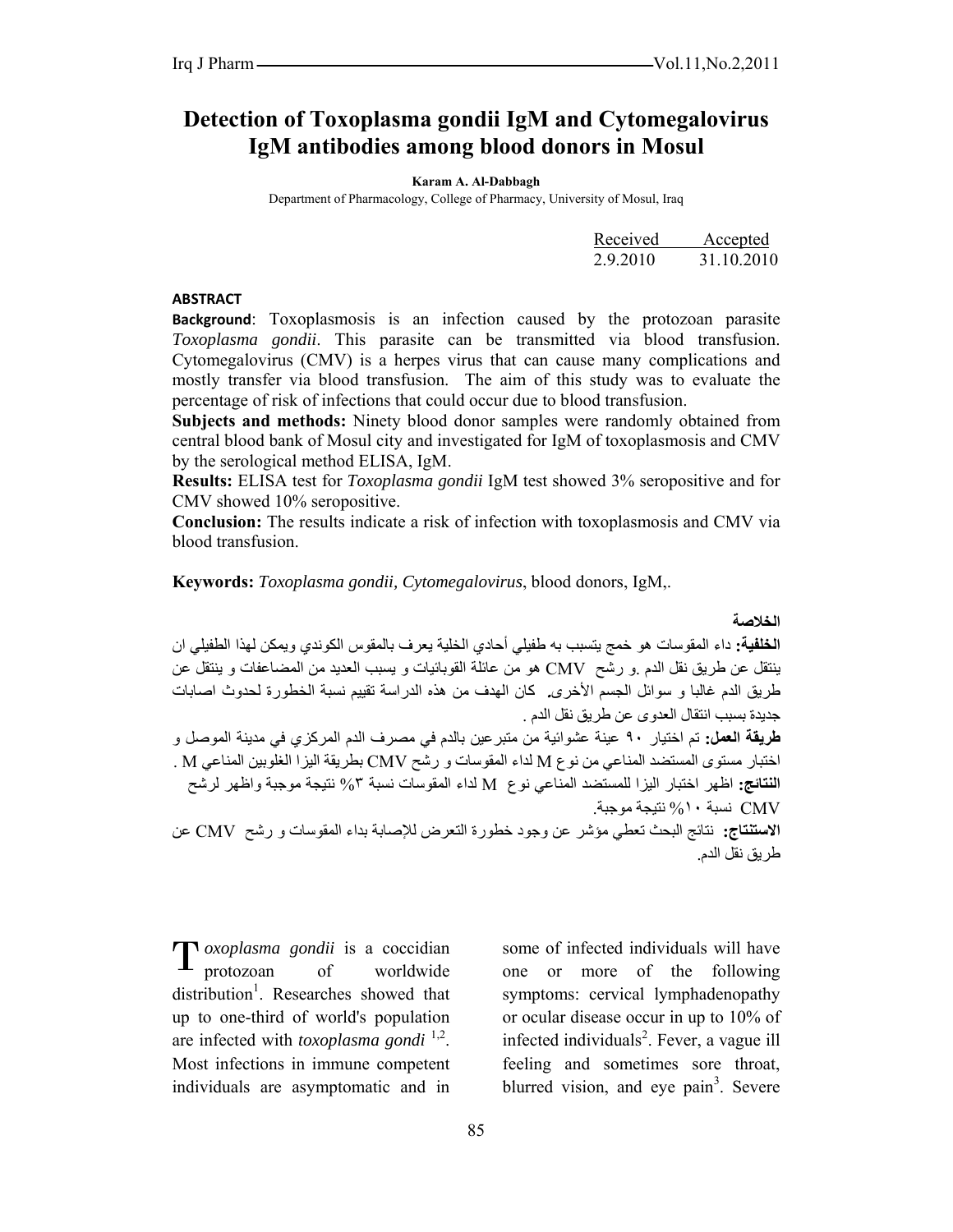infection usually develops only in fetuses, which results in congenital toxoplasmosis<sup>2,5</sup>, and in immune compromised patients<sup>4</sup>, which could results in CNS disease as encephalopathy or brain abscess<sup>2,6</sup>.

The mode of transmission of *Toxoplasma gondii* to human can happen by ingestion of food or water that is contaminated with oocyst shed by cats; also by eating of undercooked or raw meat containing tissue  $\text{cyst}^{2,6,7}$ or by transplantation and blood transfusion 8-11.

Since *Toxoplasma gondii* organisms retain their viability after suspension in citrated blood and storage at 5  $^{\circ}$ C for up to 50 days <sup>12</sup> and since *Toxoplasma gondii* have been recovered from the buffy coat of patients with toxoplasmosis $13$ , it appears likely that toxoplasmosis could be acquired in this fashion, particularly if large concentrations of leukocytes are given from donors who, themselves, are likely to be infected with *Toxoplasma gondii*<sup>12</sup>.

Human Cytomegalovirus (CMV) is a herpes virus which is globally distributed in human population. Although rarely pathogenic in immunocompetent individuals, the virus possess a significant health threat to immunocompromised individuals and is a significant cause of morbidity and mortality especially in organ allograft and bone marrow transplant patients<sup>14, 15</sup>.

Traditionally, congenital CMV disease is known to be the most serious, but prenatal and postnatal acquired infections are also an important cause of morbidity in

infants. Humans are believed to be the only reservoir for human CMV, and natural transmission occurs by direct or indirect, close or intimate person-toperson contact. Sources of virus include oropharyngeal secretions, urine, cervical and vaginal excretions, semen, breast milk, tears, feces, and blood $^{16,17}$ .

 CMV is intracellular virus could be localized in leukocytes and detected by monoclonal antibodies or genetic probes; CMV is concentrated in neutrophil fraction of the buffy coat, rather in the mononuclear fraction $17$ . The host immune response presumably maintains CMV usually remains in a latent state in seropositive individuals and reactivation is more frequent in immune compromised patients than in normal hosts, although usually reactivated infections may be less severe and virulent than primary infections 3.

Many studies evaluated the risks associated with blood transfusion were conducted in Saudi Arabia, Turkey, Mexico, USA, Thailand, Nigeria and Iraq as well<sup>25-35</sup>, yet this study represent one of the first trails in Mosul city.This study aimed to determine the risk of toxoplasmosis and CMV transmission due to blood donation process.

## **Materials and methods**

The samples were randomly collected as 30 samples every 2 months in three different periods between December 2007 and May 2008, (total 90 samples) from central blood bank in Mosul city. All samples were taken from male donors (majority of donors were male)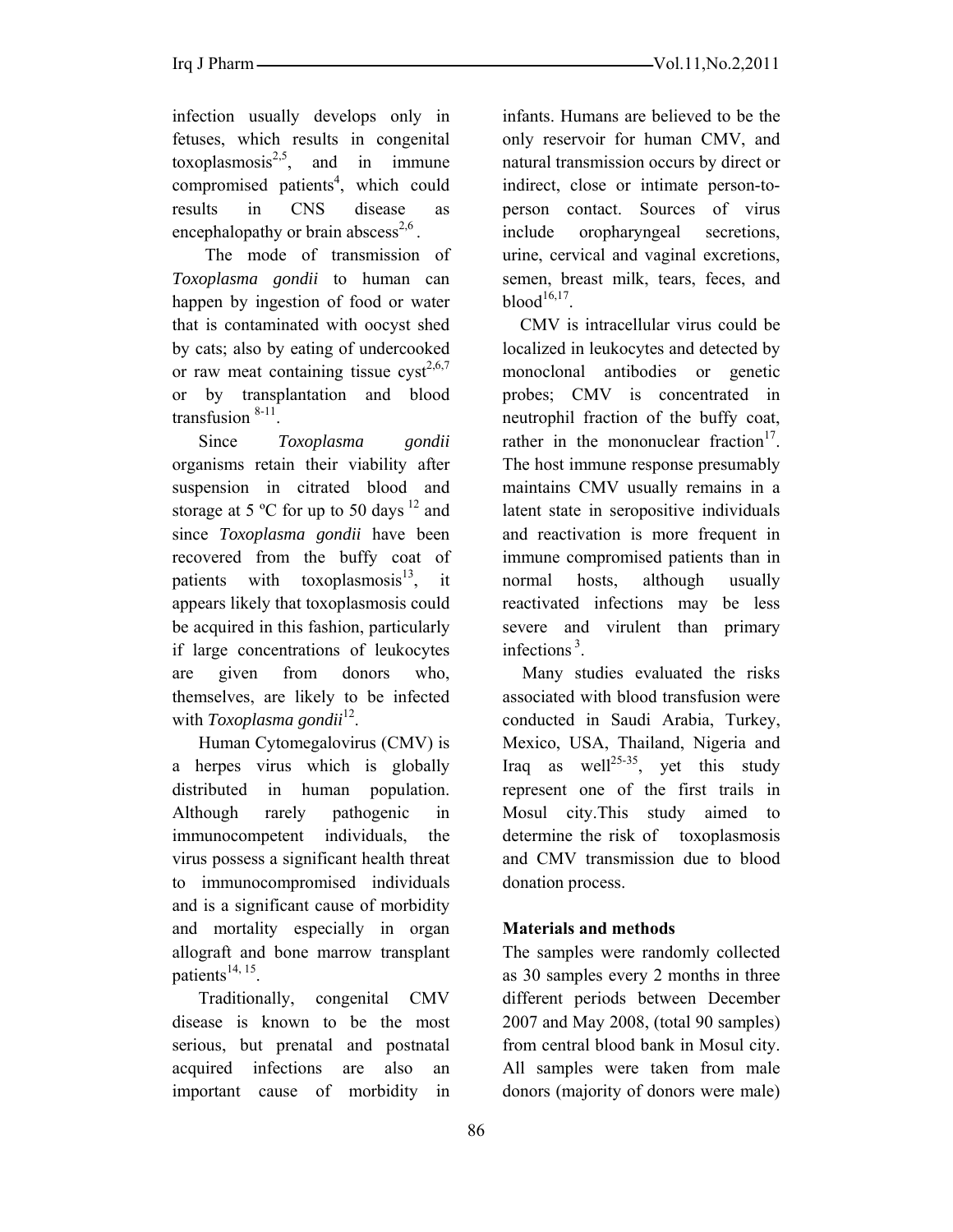aged between 20 to 62 years (mean  $\pm$ SD: 33.3±8.73 years); The donors were apparently healthy.

The samples were tested for HIV and Hepatitis B and C in the bank laboratory. Blood is neglected and destroyed for positive result of HIV and Hepatitis. The samples were taken after exclusion the HIV and Hepatitis and analyzed for anti *Toxoplasma gondii* IgM antibodies and CMV IgM antibodies by using *Toxoplasma gondii* IgM enzyme linked immunosorbent assay ELISA method<sup>18-21</sup> ( Biocheck inc. Canada) and CMV IgM enzyme linked immunosorbent assay ELISA method<sup>22-24</sup> ( Biocheck inc. Canada).

The ELISA test was done by serum dilution 1:40, enzyme conjugate addition, TMB reagent then stop solution is added, read at 450 nm in ELIZA reader for both *Toxoplasma gondii* IgM and CMV IgM. The results were calculated for each determination by referring the value to the cut-off value reading of the used kit.

The data presented as percentage, Z-test was used to test proportion from zero, p<0.05 was considered significant.

#### **Results**

Enzyme linked immunosorbent test (ELISA) revealed three cases of active toxoplasmosis and the remaining are negative results as seen in table 1.

 ELISA IgM test revealed 10 seropositive of CMV out of 90 serum samples as shown in table 1.

The infection with toxoplasmosis and CMV were compared with the time of sample collection as shown in table 2.

The total and seropositive samples are distributed according to the donor residence as urban or rural donors as shown in table 3.

Table 1. *Toxoplasma gondii* and CMV IgM ELISA test results for the selected samples (n=90)

| Test/ Group              | Positive      | Negative     | Total       | P value |
|--------------------------|---------------|--------------|-------------|---------|
| Toxoplasma<br>gondii IgM | $3(3.4\%)$    | $87(96.6\%)$ | $90(100\%)$ | $NS^*$  |
| CMV IgM                  | $10(11.11\%)$ | 80 (88.88%)  | $90(100\%)$ | < 0.01  |

\*NS: Not significant.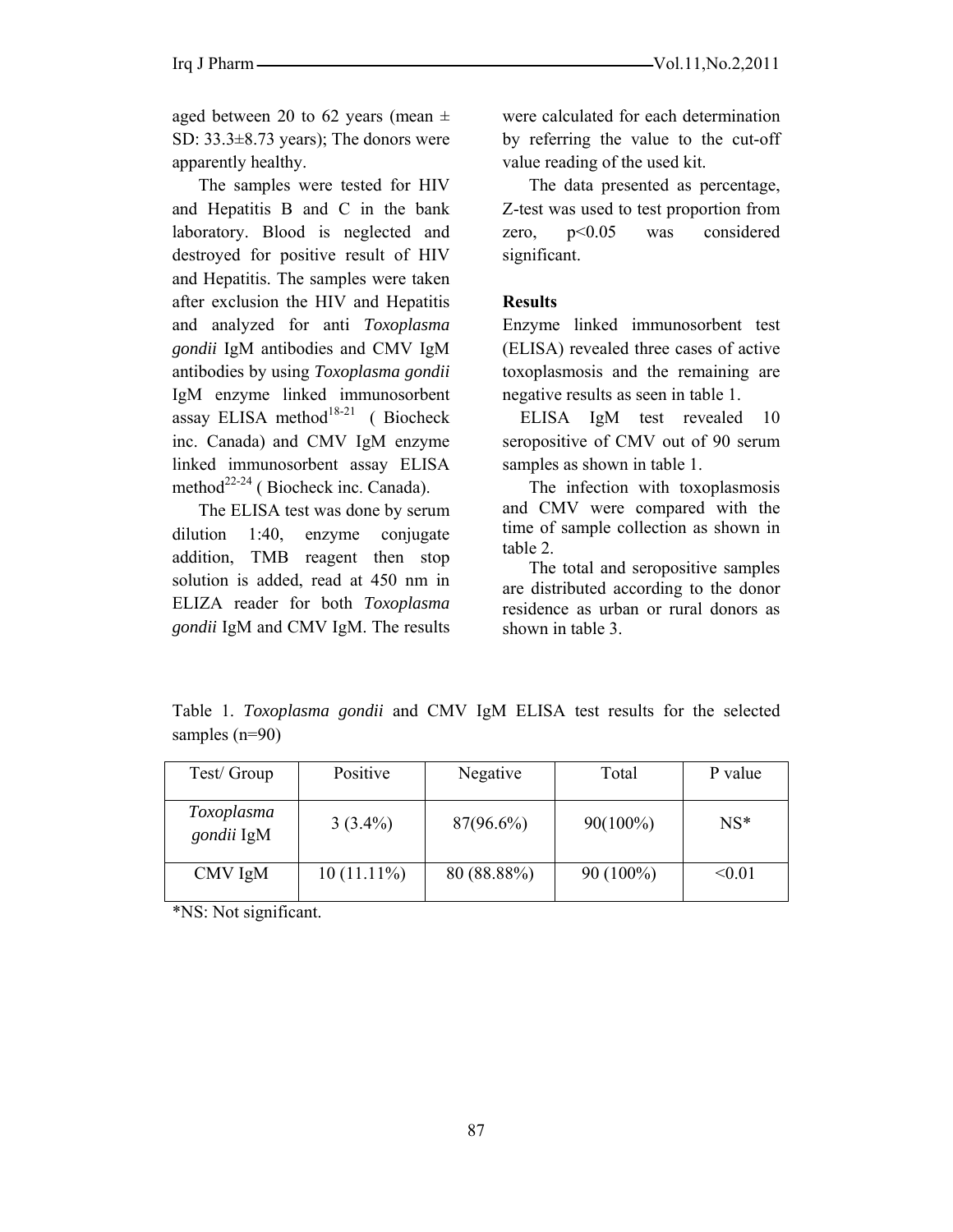|                   | $1st$ group n=30 | $2nd$ group n=30 | $3rd$ group n=30 |
|-------------------|------------------|------------------|------------------|
| Infection/groups  | $(DEC.-JAN)$     | (FEB-MAR)        | $(APR-MAY)$      |
| <b>CMV</b>        |                  |                  |                  |
|                   |                  |                  |                  |
| Toxoplasma gondii |                  |                  |                  |
|                   |                  |                  |                  |

Table 2. Time distribution of *Toxoplasma gondii* and CMV infection (months of collection)

| Table 3. Urban-rural distribution of total and seropositive samples |  |
|---------------------------------------------------------------------|--|
|---------------------------------------------------------------------|--|

|                   | locality       |               |                 |
|-------------------|----------------|---------------|-----------------|
| samples           | urban          | rural         | Total           |
| Collected samples | $N=56(62.2\%)$ | $N=34(37.7%)$ | $N=90(100\%)$   |
| Toxoplasma gondii | $N=2(67.7%)$   | $N=1$ (33.3%) | $N=3$ (3.4%)    |
| <b>CMV</b>        | $N=8(80\%)$    | $N=2(20\%)$   | $N=10(11.11\%)$ |

# **Discussion**

*Toxoplasma gondii* parasite is able to parasitize peripheral blood leukocytes $^{25}$  as well as tissue leukocytes. Human studies demonstrate that there is parasitemia caused by *Toxoplasma gondii* in asymptomatic blood donors and in women who delivered congenitally infected infants $15$ .

The risk of acquiring *Toxoplasma gondii* via blood transfusion was estimated by this study as about 3% of donated samples are able to transmit *Toxoplasma gondii*, and such result is in accordance with a study made by Sundar *et.al* <sup>27</sup> in India which showed 3.6% were seropositive for *Toxoplasma gondii* IgM<sup>27</sup>, and with other study conducted in Saudi Arabia by Al-Harthi SA et  $al^{28}$  showed there were  $5.6\%$  seropositive for *Toxoplasma gondii* IgM, , in the other hand a study in Mexico by Alvarado-Esquivel *et*  $al^{12}$  revealed that there is

about 1.9% of *Toxoplasma gondii* IgM seropositive in there locality which is relatively lower than the results of this study, such percent variance could be due to differences in climatic conditions, culinary habits and exposure to the sources of infection<sup>29</sup>, and also supported by Bobic et  $al^{30}$  and Logar et  $al^{31}$  who indicated a significant changes in infection rate by seasons and climate temperature.

 The results of Cytomegalovirus IgM in this study is comparable to Henle *et*   $al^{32}$  who estimated that 5-10% of blood donors are CMV IgM seropositive, and also to a study conducted by Amarapa P *et al*<sup>33</sup> in Thai who also estimate the CMV IgM 10.6% and it is relatively much lower than a study conducted in Nigeria<sup>34</sup> which showed 19.5 % CMV IgM seropositive results among blood donors, while the results in this study is much higher than the results of a study conducted by Chaudhari S et  $al<sup>35</sup>$ in India who revealed only 1.6% were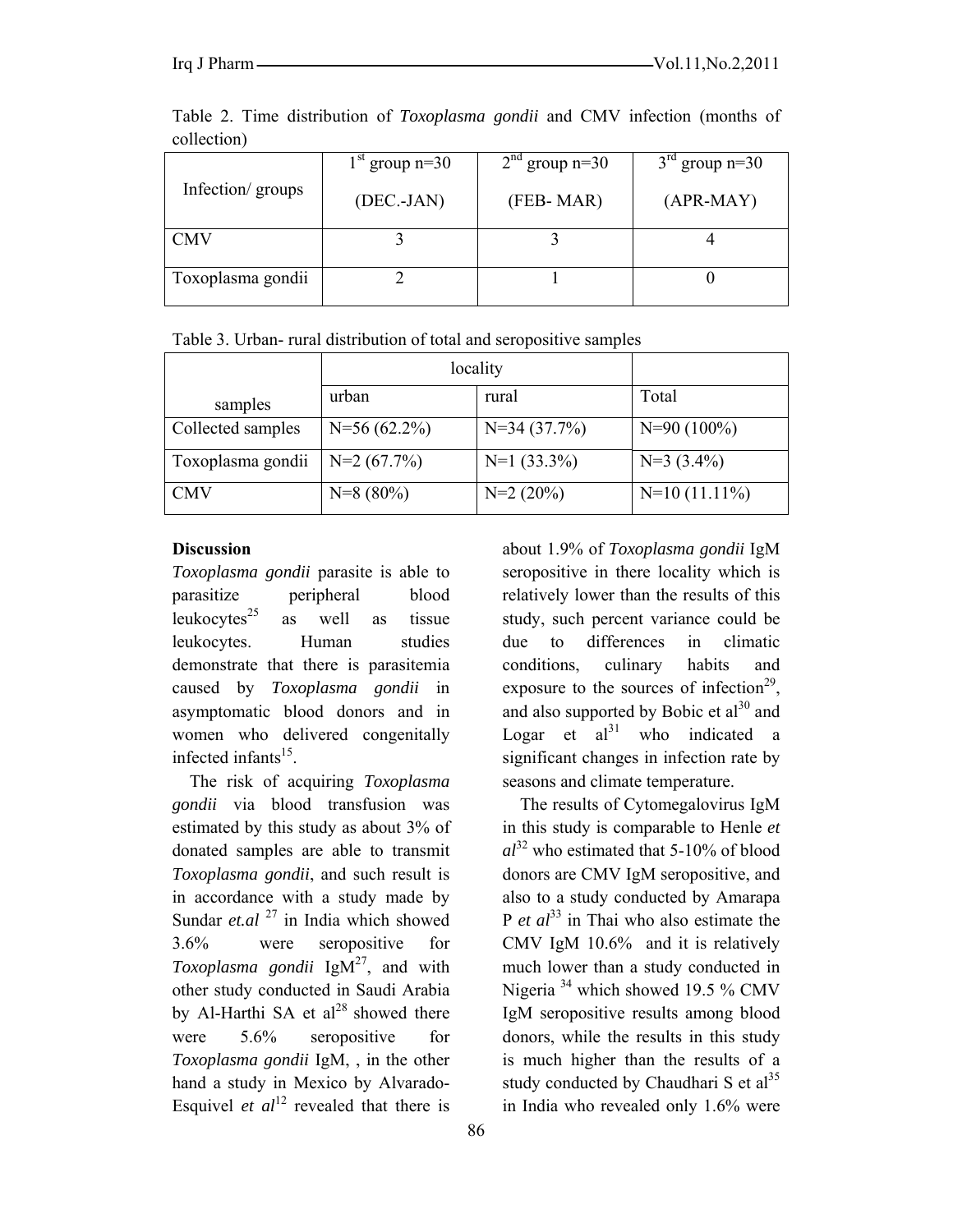CMV IgM seropositive, such variance could be due to seasonal changes especially humidity degree as explained by Chan VF et  $al^{36}$  and this is in consistence with results of this study which showed increment in CMV IgM level with rise in temperature and humidity.

The donated blood is given to patients with many acute conditions and the majority of them are immune compromised and they at a higher risk of acquiring infection with these microorganisms, and since both microbes can still be localized in leukocytes even if the donors are signs free, the risk of transmission still represents a biohazard problem.

 In conclusion the risk of toxoplasmosis and CMV transmission represents 3% and 10% respectively of donated blood at the research period.

## **References**

- 1. Hill DE, Chirukandoth S, Dubey J. Biology and epidemiology of *Toxoplasma gondii* in man and animals. Anim Health Res Rev 2005;6:41-61.
- 2. Montoya JG, Liesenfeld O. Toxoplasmosis. Lancet 2004;363:1965-76.
- 3. Brooks G, Butel J, Morse S. Jawetz, melnick & adelberg's Medical microbiology. 22<sup>nd</sup> ed. USA, McGraw-Hill; 2001. p.582- 4.
- 4. Toxoplasmosis: parasitic infections: Merck Manual Home Edition, sec 17/ch196r.html.
- 5. Kravetz JD, Federman DG. Toxoplasmosis in pregnancy. Am J Med 2005;118:212-6.
- 6. Walker M, Zunt JR. Parasitic central nervous system infections in immunocompromised hosts. Clin Infect Dis 2005;40:1005-15
- 7. Dubey JP. Toxoplasmosis a waterborne zoonosis. Vet Parasitol. 2004;126:57-72.
- 8. Barsoum RS. Parasitic infections in transplant recipients. Nat Clin Pract Nephrol 2006; 2:490-503.
- 9. Figueroa Damian R. Risk of transmission of infectious diseases by transfusion. Ginecol Obstet Mex 1998; 66:277-83.
- 10. Wurzner R. Transplantationassociated infections. Verh Dtsch Ges Pathol 2004; 88:85-8.
- 11. Campbell AL, Goldberg CL, Magid MS, et al*.* First case of toxoplasmosis following small bowel transplantation and systematic review of tissueinvasive toxoplasmosis following non cardiac solid organ transplantation. Transplantation 2006;81:408-17.
- 12. Alvarado-Esquivel C, Mercado-Suarez F, Rodriguez-Briones A. et al. Seroepidemiology of infection with *Toxoplasma gondii* in health blood donors of Durango, Mexico. BMC Infect Dis 2007;7:75.
- 13. Miller M, Arronson W, Remington J. Late parasitemia in asymptomatic acquired toxoplasmosis. Ann Int Med 1969;71:139.
- 14. Mandel GL, Bennett GE, Dolin R. Mandel, Doglas and Bnnett's. Principles and practice of infectious diseases.  $4<sup>th</sup>$  Ed. Churchill- Livingstone, 1995; 117,1351-64.
- 15. Pertal P, Hirschtick R, Phair J, et al. Risk of developing cytomegalovirus retinitis in persons infected with the human immunodeficiency virus. J Acquir Immune Defic Syndr Hum Retrovirol 1992;5:1069-74.
- 16. Knipe DM, Howley PM. Fields Virology. Philadelphia: Lippincott 2001. P.2675-706.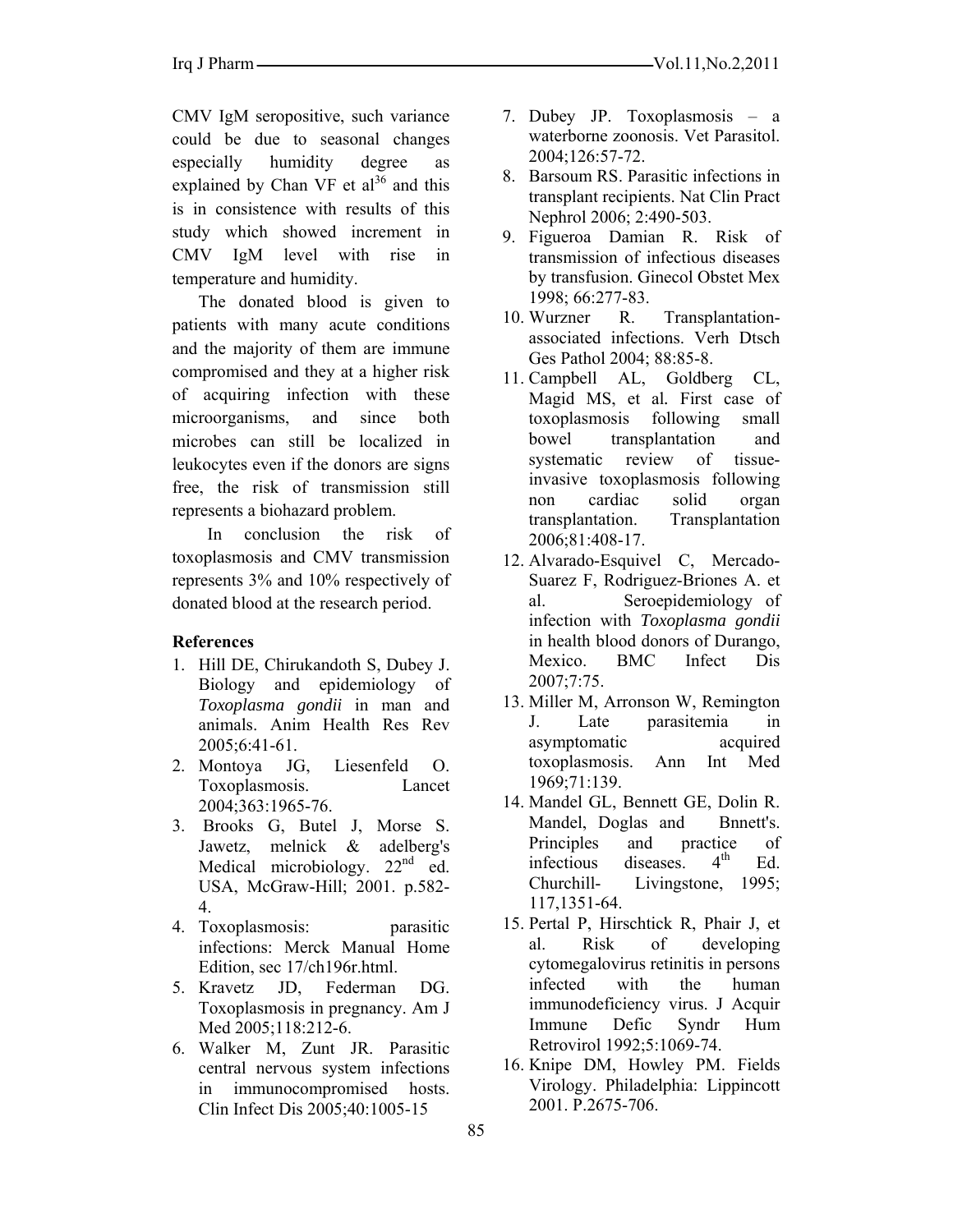- 17. Winn Washington Jr, Allen S, Janda W, et al. Koneman's color atlas and textbook of diagnostic microbiology. Lippincott Williams & Wilkins;  $6<sup>th</sup>$  ed. 2006. P. s113.
- 18. Turune J, Leinikke O, Saari M. Demonstration of intraocular synthesis of immunoglobulin G *Toxoplasma* antibodies for specific diagnosis of toxoplasmic chorioretinitis by enzyme immunoassay. J Clin Microbiol 1983;17:988-92.
- 19. Lin M, Halbert P, O'Connor R. Standardized Quantitative enzymelinked immunoassay for antibodies to *Toxoplasma gondii*. J Clin Micobiol 1980;11:675-81.
- 20. Roller A, Bartlett A, Bidwell E. Enzyme immunoassay with Special Reference to ELISA Technique. J Clin Path 1987;31:507-20.
- 21. Voller, A, Bidwell E, Barlett A, et al*.* A Microplate Enzymeimmunoassay for *Toxoplasma* Antibodies. J Clin Path 1976;29:150-3.
- 22. Voler A, Bidwell JE, et al. Manual of clinical immunology. In: Rose, N and Friedman, H editors. Am Soc Microbiol 1985;506.
- 23. Cremer NE. Antibodies in serodiagnosis of viral infection. In Lennett EH editor laboratory diagnosis of viral infection. New York: Mercel Dekker, inc. 1985. P. 73.
- 24. Starr SE. Friedman HM. Human CMV. In: Lennette EH, Balows WJ, Hausler Jr, Shadomy HJ editors. Manual of Clinical Microbiolology  $4<sup>th</sup>$  ed. American Society for Microbiology 1985. p771-91.
- 25. Huldt G. experimental toxoplasmosis. Effect of corticosteroids on rabbits with varying degrees of immunity. Acta Path Microbiol Scand 1966;68:604.
- 26. Siegal S, Lunde M, Gelderman A, et al. Transmission of toxoplasmosis by leukocytes transfusion blood. Blood 1971;37:388-94.
- 27. Sundar P, Mahadevan A, Jayshree S, et al .*Toxoplasma* seroprevalence in healthy voluntary blood donors from urban Karnataka. Indian J Med Res 2007;126:50-5.
- 28. Al-Harthi SA, Jamjoom MB, Ghazi HO. Seroprevalence of Toxoplasma gondii among pregnant women in Makkah, Saudi Arabia. Umm Al-Qura Univ J Sci Med Eng 2006;18(2):217-27.
- 29. Al-Amari OM. Prevalence of antibodies to Toxoplasma gondii among blood donors in Abha, Asir Region, south-western Saudi Arabia. J Egypt Public Health Assoc 1994;69(1-2):77-88.
- 30. Bobić B, Klun I, Nikolić A, et al. Seasonal variations in human Toxoplasma infection in Serbia. Vector Borne Zoonotic Dis 2010;10(5):465-9.
- 31. Logar J, Oba B. Sˇ, Premru-Srsen T, Novak-Antolic Z. Seasonal variations in acute toxoplasmosis in pregnant women in Slovenia. Clin Microbiol Infect 2005;11(10):852-5.
- 32. Henle W, Henle G, Scriba M, et al. Antibody responses to the Epstein-Barr virus and Cytomegaloviruses after open-heart and other surgery. N Engl J Med 1970; 282:1068-74.
- 33. Amarapal P, Tantivanich S, Balachandra K. Prevalence of Cytomegalovirus in Thai blood donors by monoclonal staining of blood leukocytes. Southeast Asian J Trop Med Public Health 2001;32(1):148-53.
- 34. Akinbami AA, Akanmu AS, Adeyemo TA, et al. Cytomegalovirus antibodies among healthy blood donors at